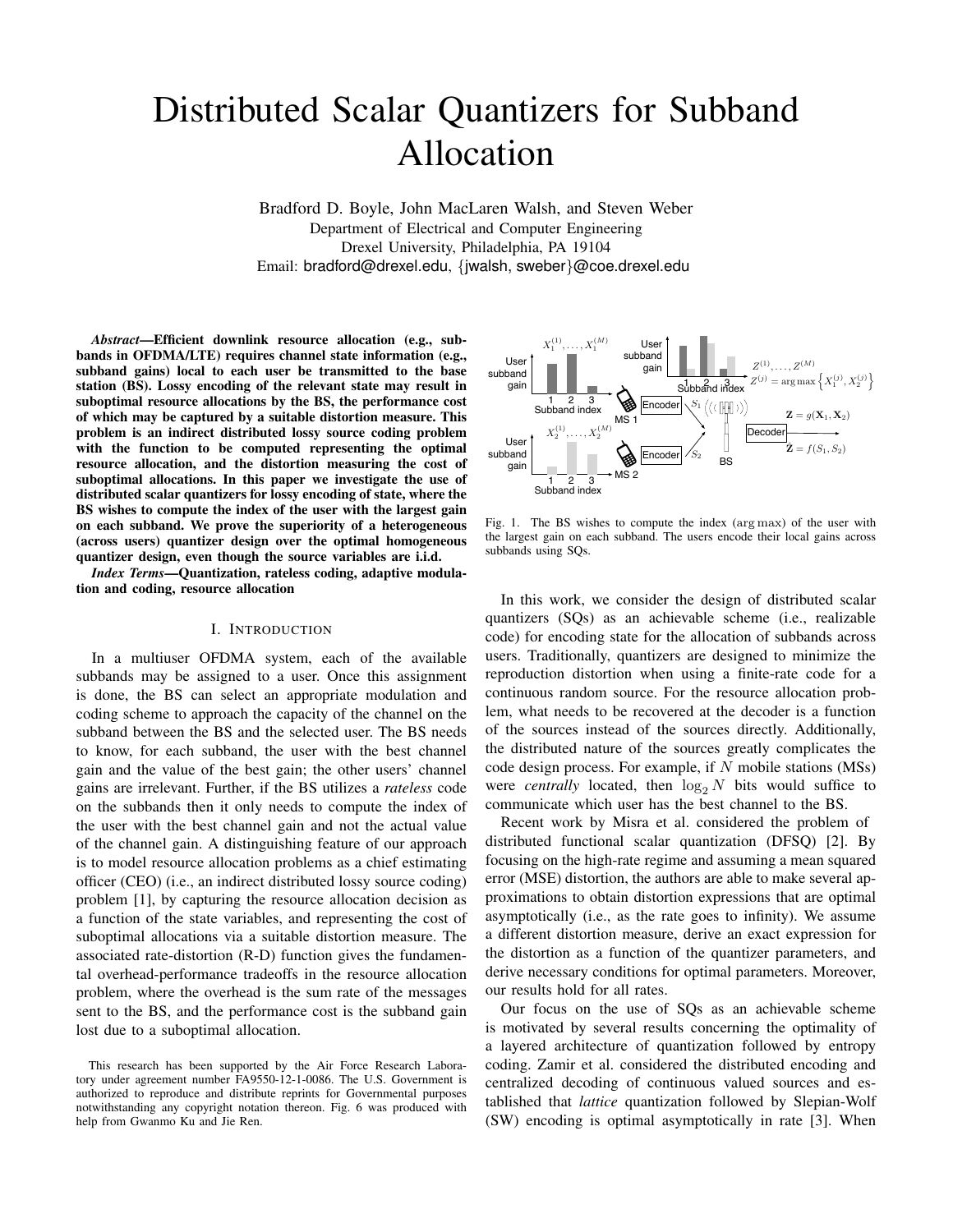the sources are Gaussian and the distortion is MSE, local vector quantizers followed by SW coding is optimal, not just asymptotically [4]. For discrete valued random variables, *scalar* quantization with block entropy encoding is optimal [5]. Each of the problem models considered in [3]–[5] can be understood as an instance of indirect distributed lossy source coding for the identity function.

Our main result is a proof of the superiority of a simple and natural heterogeneous scalar quantizer (HetSQ) design over the optimal homogeneous scalar quantizer (HomSQ) design for computing the optimal user index under our given distortion measure. Superiority means the HetSQ achieves the same distortion with lower rate as the best HomSQ. Our result is surprising in that HetSQ are seen to achieve significant rate gains over optimal HomSQ even when the state variables are i.i.d. For a uniform discrete distribution we show numerically that our HetSQ is both significantly better than the optimal HomSQ, and moreover very close to the fundamental limit.

## II. PROBLEM MODEL

We focus our attention on the subband allocation problem for a single BS with two MSs as depicted in Fig. 1. At the *i*-th MS, the local state  $X_i$  is a vector of downlink channel capacities, which we model as random variables that are i.i.d. across users. Having observed its local state, the ith MS sends a message  $S_i \in \{1, ..., 2^{nR_i}\}\$ at rate  $R_i$  to the BS. If the BS had direct access to the local state at each MS, it could compute the optimal subband allocation  $\mathbf{Z} = g(\mathbf{X}_1, \mathbf{X}_2)$ . Instead, the BS has to compute the subband allocation  $\mathbf{Z} = f(S_1, S_2)$  based on the messages it has received from the MSs. The performance of the system is measured with a distortion function  $d(\mathbf{Z}, \mathbf{Z})$ .

If we assume the BS utilizes a rateless code then the only information the BS needs is which MS has the better subband; the optimal resource allocation function is naturally

$$
Z^{(j)} = \arg \max_{i} \{ X_i^{(j)} : i = 1, 2 \}.
$$
 (1)

The BS estimates which user has largest gain on each subband and uses a rateless code (e.g., Hybrid ARQ) to find the coding rate on each subband. This is contrasted with the conventional adaptive modulation and coding (AMC), where the BS needs to estimate both the best user and the max gain on each subband. The distortion is the difference between the max rate for the MS with the actual arg max index and the rate for the MS with estimated arg max

$$
d(Z, \hat{Z}) = \frac{1}{M} \sum_{j=1}^{M} \left( X_{Z^{(j)}}^{(j)} - X_{\hat{Z}^{(j)}}^{(j)} \right)
$$
(2)

where  $M$  is the number of available subbands. Observe that by definition, the quantity  $X_{Z^{(j)}}^{(j)} - X_{\hat{Z}^{(j)}}^{(j)}$  $\hat{Z}^{(j)}$  is always non-negative.

## III. OPTIMAL SCALAR QUANTIZER DESIGN

In this section, we consider the design of SQs for a *single* subband; to handle multiple subbands, the MSs can utilize a quantizer per subband. We first consider the case where both MSs are using the same quantizer and derive an expression for the resulting distortion. Using this expression, we pose two non-linear optimization problems: first, minimize distortion for a given number of levels, and; second, minimize distortion for a given number of levels subject to a constraint on the entropy of the quantizer output. We provide first order necessary conditions for the optimal quantizer for both nonlinear optimizations. We then argue that the same distortion performance can be achieved with a smaller sum rate on the uplink by utilizing different quantizers at each MS. We show that the design of the HetSQ can be accomplished via the same design procedure as for the HomSQ.

Let  $X_1$  and  $X_2$  be the channel capacity for the two users and let Z be the index of the user with maximum channel capacity. We assume that the random variables  $X_1, X_2$  are i.i.d. with common PDF  $f(x)$ , CDF  $F(x)$ , and support set  $\mathcal{X} \subseteq \mathbb{R}_+$ .

#### *A. Homogeneous Scalar Quantizers*

Normally, a SQ is specified as a set of *decision boundaries* and *reconstruction levels* [6]. For the resource allocation problem, we do not need the BS to produce estimates for  $X_1, X_2$ , or even  $X_Z$  (i.e., the value of the maximum channel capacity). We can therefore specify the quantizer with just a set of decision boundaries  $\{\ell_k : k = 0, \ldots, K\}$  which divide the support set  $X$  into  $K$  intervals

$$
\mathcal{L}_k = [\ell_{k-1}, \ell_k] \quad k = 1, \dots, K \tag{3}
$$

where  $\ell_0 \triangleq \inf \mathcal{X}$  and  $\ell_K \triangleq \sup \mathcal{X}$ . Let  $S_i \in \{1, ..., K\}$ indicate the interval in which user  $i$ 's observed capacity lies. The resource controller will pick user i if  $S_i > S_j$  and will randomly pick a user if  $S_i = S_j$ ; we denote the channel capacity so obtained as  $X_{\hat{z}}$ .

Lemma 1. *The expected distortion as a function of the decision boundaries*  $\{\ell_k : k = 0, \ldots, K\}$  *is* 

$$
D(\ell) \triangleq \mathbb{E}\left[X_Z - X_{\hat{Z}}\right] =
$$
  

$$
\sum_{k=1}^{K} \int_{\ell_{k-1}}^{\ell_k} \left(2F(x) - F(\ell_{k-1}) - F(\ell_k)\right) x f(x) \, dx. \quad (4)
$$

*Proof:* The  $\ell_i$ 's should be chosen to minimize

$$
\mathbb{E}\left[X_Z - X_{\hat{Z}}\right] = \mathbb{E}\left[\mathbb{E}\left[X_Z - X_{\hat{Z}} \mid S_1, S_2\right]\right].\tag{5}
$$

Whenever  $S_1 \neq S_2$ , the BS correctly picks the maximum, hence, the only non-zero contribution comes from the case that  $S_1 = S_2$ . In this case, for  $x \in \mathcal{L}_k$ 

$$
F_{X_Z|S_1,S_2}(x \mid k,k) = \frac{(F(x) - F(\ell_{k-1}))^2}{(F(\ell_k) - F(\ell_{k-1}))^2}
$$
(6)

$$
f_{X_Z|S_1,S_2}(x \mid k,k) = \frac{2(F(x) - F(\ell_{k-1}))f(x)}{(F(\ell_k) - F(\ell_{k-1}))^2} \tag{7}
$$

When  $S_1 = S_2 = k$ ,  $\mathbb{P}(Z = 1 | S_1 = k, S_2 = k) =$  $P(Z = 2 | S_1 = k, S_2 = k) = 1/2$  and the BS allocates the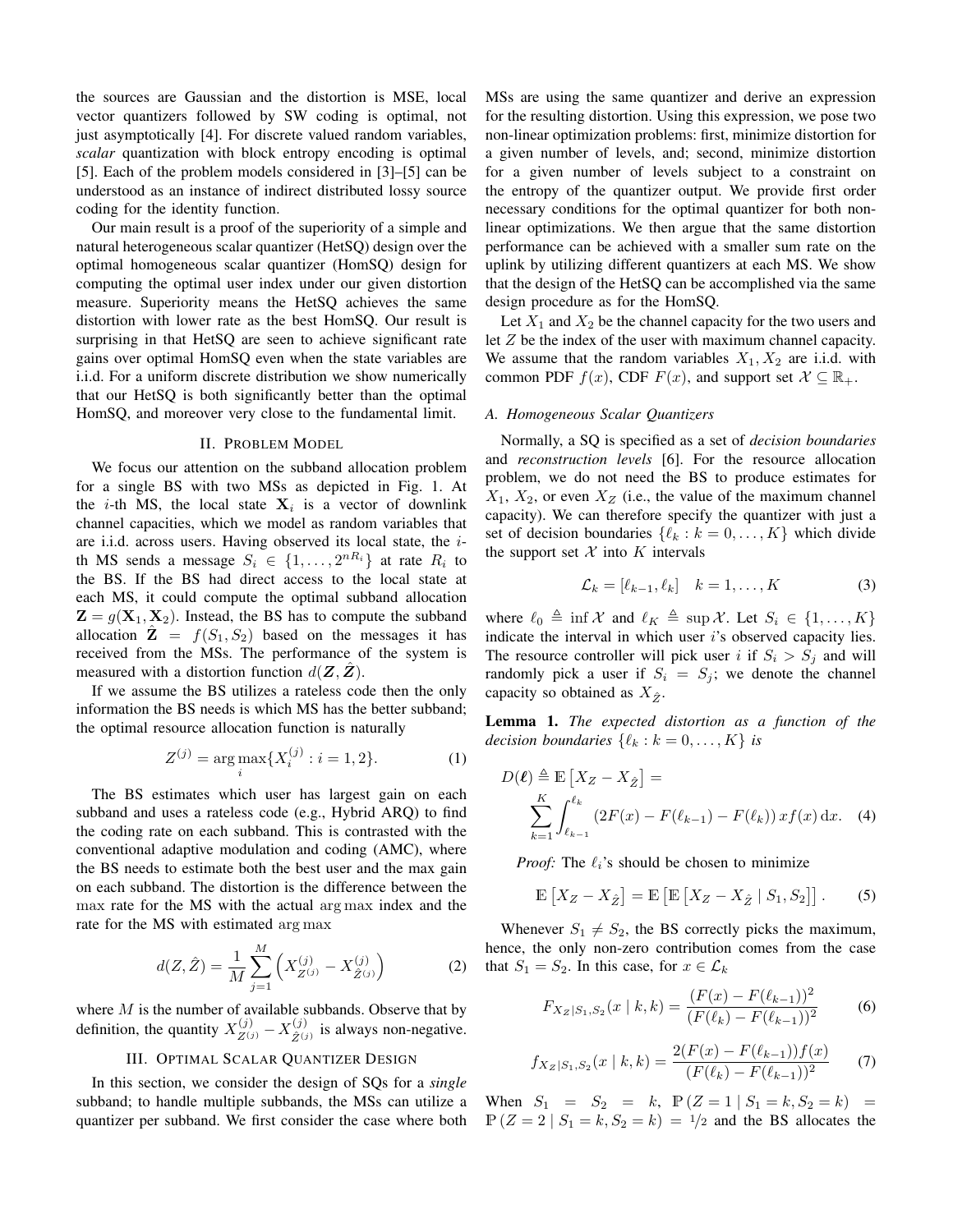channel by flipping a coin. By randomly selecting either MS,  $X_{\hat{Z}}$  will have the same distribution as  $X_i$ ; that is

$$
f_{X_{\hat{Z}}|S_1,S_2}(x|S_1,S_2) = \frac{f(x)}{F(\ell_k) - F(\ell_{k-1})}.
$$
 (8)

Finally,

$$
\mathbb{P}(S_1 = k, S_2 = k) = (F(\ell_k) - F(\ell_{k-1}))^2.
$$
 (9)

*a) Minimum Distortion:* For a given number of intervals K, the decision boundaries  $\{ \ell_k : k = 0, \ldots, K \}$  that minimize the expected distortion are given by the solution to the following non-linear optimization:

$$
\begin{array}{ll}\text{minimize} & D(\ell) \\ \text{subject to} & \ell_{k-1} \le \ell_k \quad k = 1, \dots, K. \end{array} \tag{10}
$$

**Theorem 1.** *If*  $\{\ell_k^* : k = 0, \ldots, K\}$  *is an optimal solution to* (10) then there exists  $\mu_k^* \geq 0$  for  $k = 1, ..., K$  such that

$$
f(\ell_k) \int_{\mathcal{D}_k} (\ell_k - x) f(x) \, dx - \mu_k + \mu_{k+1} = 0 \tag{11a}
$$

$$
\mu_k^*(\ell_{k-1}^* - \ell_k^*) = 0.
$$
 (11b)

*Proof:* The Lagrangian associated with this problem is

$$
L(\ell, \mu) = D(\ell) + \sum_{k=1}^{K} \mu_k (\ell_{k-1} - \ell_k)
$$
 (12)

Taking the derivative w.r.t.  $\ell_i$  gives

$$
\frac{\partial L(\ell, \mu)}{\partial \ell_k} = \frac{\partial D(\ell)}{\partial \ell_k} - \mu_k + \mu_{k+1}
$$
(13)

where

$$
\frac{\partial D(\ell)}{\partial \ell_k} = f(\ell_k) \int_{\mathcal{D}_k} (\ell_k - x) f(x) \, \mathrm{d}x \tag{14}
$$

and  $\mathcal{D}_k = \mathcal{L}_k \cup \mathcal{L}_{k+1} = [\ell_{k-1}, \ell_{k+1}].$ 

*Remark.* In §IV, we solved for the optimal decision boundaries by setting all the Lagrange multipliers to zero and solving (11a). Depending upon the distribution, (11a) can be solved exactly or with a non-linear solver.

*b) Entropy-constrained minimum distortion:* The interval  $S_i$  that the *i*-th user's observed capacity lies in is a discrete random variable with probability mass function given by

$$
p_k \triangleq \mathbb{P}\left(S_i = k\right) = F(\ell_k) - F(\ell_{k-1}) \quad k = 1, ..., K \quad (15)
$$

and the entropy of  $S_i$  is  $H(S_i) = -\sum_{k=1}^{K} p_k \log_2 p_k$ . The total rate needed for the two users to report their intervals is

$$
R_H(\ell) \triangleq H(S_1) + H(S_2) = 2H(S) \tag{16}
$$

by the i.i.d. assumption of the channel capacities and the homogeneity of the quantizers.

We now consider the problem of minimizing the distortion subject to an upper limit on the sum rate.

minimize 
$$
D(\ell)
$$
  
\nsubject to  $R_H(\ell) \le R_0$  (17)  
\n
$$
\ell_{k-1} \le \ell_k \quad k = 1, ..., K
$$



Fig. 2. Plots of  $D(\ell)$  and  $R(\ell)$  as functions of  $\ell$ . For  $R(\ell) \le 1.75$ , the set of feasible  $\ell$  is seen to be non-convex.

In general, this problem is *not* convex. To see this, consider  $X_i \sim \text{Exp}(\lambda)$  and a single threshold  $\ell$  (two intervals:  $[0, \ell), [\ell, \infty)$ ). Fig. 2 shows a plot of  $D(\ell)$  (top) and  $R(\ell)$  (bottom) as  $\ell$  is swept from inf X to sup X. For  $R_0 = 1.75$  bits, the range of *infeasible*  $\ell$  is shown as a filled area under the rate and distortion curves and we see that the set of feasible  $\ell$  is non-convex.

**Theorem 2.** If  $\{\ell_k^* : k = 0, \ldots, K\}$  is an optimal solution to (17), then there exists  $\mu_k^* \geq 0$  for  $k = 1, ..., K$  and  $\mu_R \geq 0$ *such that*

$$
f(\ell_i) \left( \int_{\mathcal{D}_i^*} (\ell_i^* - x) f(x) dx + 2\mu_R \log_2 \left( \frac{p_{i+1}^*}{p_i^*} \right) \right) - \mu_i + \mu_{i+1} = 0
$$
\n
$$
u^*(\ell^* - \ell^*) = 0 \text{ and } u^*(R_H(\ell^*) - R_2) = 0 \tag{18b}
$$

$$
\mu_i^*(\ell_{i-1}^* - \ell_i^*) = 0 \text{ and } \mu_R^*(R_H(\ell^*) - R_0) = 0. \tag{18b}
$$

*Proof:* The Lagrangian associated with this problem is

$$
L(\ell, \mu) = D(\ell) + \mu_R(R_H(\ell) - r) + \sum_{k=1}^{K} \mu_k(\ell_{k-1} - \ell_k)
$$
 (19)

Taking the derivative w.r.t.  $\ell_i$  gives

$$
\frac{\partial L(\boldsymbol{\ell}, \boldsymbol{\mu})}{\partial \ell_i} = \frac{\partial D(\boldsymbol{\ell})}{\partial \ell_i} + \mu_R \frac{\partial R_H(\boldsymbol{\ell})}{\partial \ell_i} - \mu_i + \mu_{i+1} \qquad (20)
$$

where

$$
\frac{\partial R_H(\ell)}{\partial \ell_i} = 2f(\ell_i) \log_2 \left( \frac{p_{i+1}}{p_i} \right). \tag{21}
$$

*Remark.* Solving for the optimal entropy constrained quantizer is more difficult than solving for the minimum distortion quantizer. Depending upon the given values of  $R_0$  and K, the decision boundaries may collapse and the associated Lagrange multipliers need no longer be identically zero. A general solution technique for (18) is beyond the scope of the present paper; generalizations to both Lloyd's and Max's algorithms for entropy constrained quantizer design are presented in [7].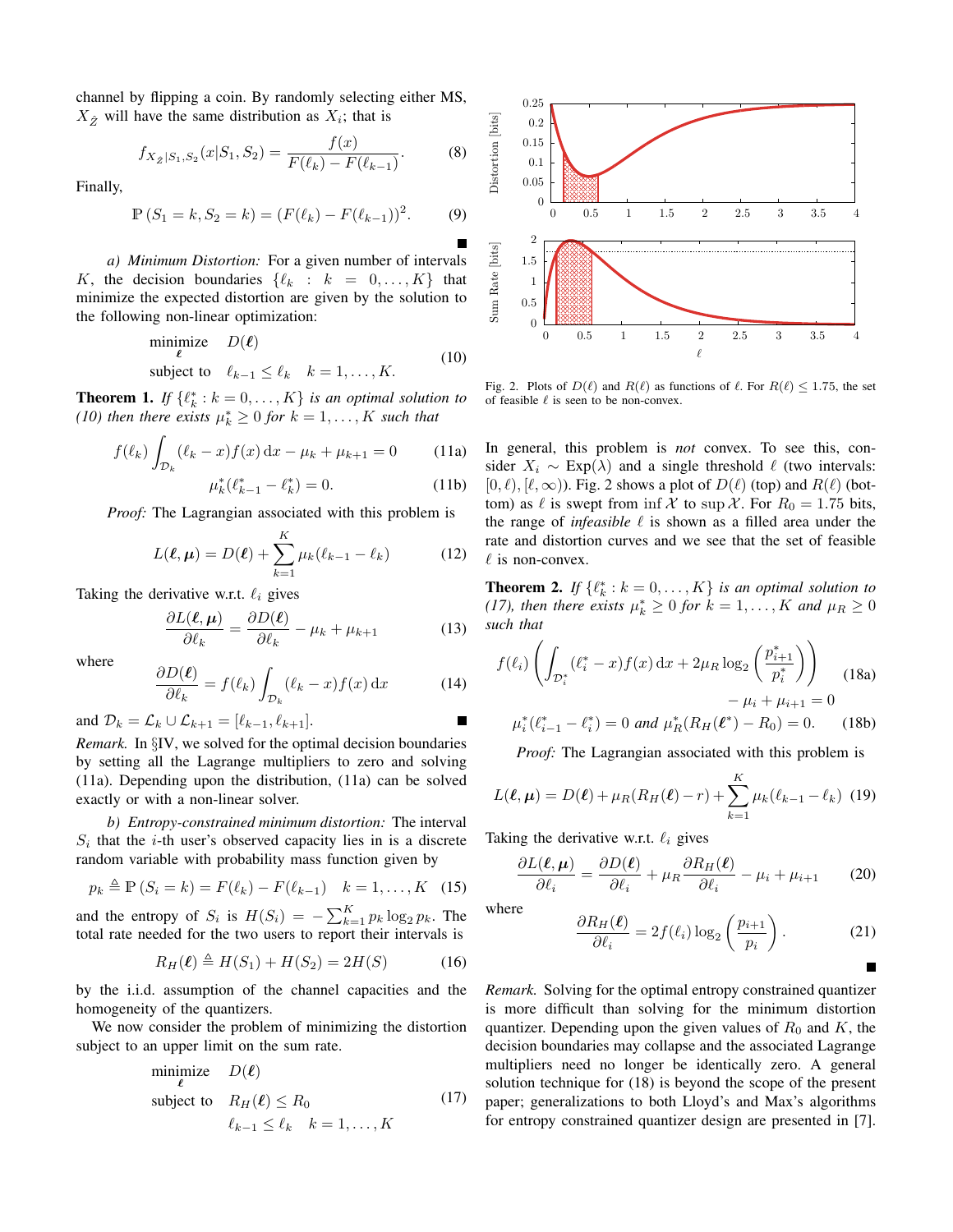We conclude with some observations about the R-D curve for entropy-constrained quantizers. For a given  $K$ , suppose  $\ell^*$ is a solution to (10). If  $R_0 \ge R(\ell^*)$ , then the rate constraint in (17) is not active and  $\ell^*$  is also a solution to (17) for the same K. On the other hand, if  $R_0 < R(\ell^*)$  then the rate constraint in (17) is active and  $\ell^*$  is infeasible for (17) [7]. Next, consider the R-D curve for a N-level entropy-constrained quantizer and the sequence of R-D points given by (10) for  $K = 1, \ldots, N$ . These R-D points all lie on the R-D curve for the N-level entropy-constrained quantizer.

#### *B. Heterogeneous Scalar Quantizers*

It is somewhat intuitive to suppose that because the channel capacities are i.i.d., the quantizers at each MS should be identical. For symmetric functions (e.g., max), Misra et al. consider only the design of the quantizer for a single user [2]. When the function is *not* symmetric (e.g., arg max as in our case), the assumption of HomSQ is in fact not true. To show this, the following lemmas will be needed.

**Lemma 2.** Let X be a random variable and  $a, b, c, d \in \mathbb{R}$ *such that*  $a \leq c \leq b \leq d$ *. Then* 

$$
\mathbb{E}\left[X \mid X \in [a, b]\right] \le \mathbb{E}\left[X \mid X \in [c, d]\right].\tag{22}
$$

*Proof:* Omitted for brevity.

**Lemma 3.** Let X and Y be *i.i.d.* random variables,  $Z =$  $\max\{X, Y\}$ *, and*  $a \leq c \leq b \leq d$ *. Then* 

$$
\mathbb{E}[Z - Y | X \in [a, b], Y \in [c, d]] \le
$$
  

$$
\mathbb{E}[Z - X | X \in [a, b], Y \in [c, d]].
$$
 (23)

*Proof:* Omitted for brevity.

Lemma 4. *Let* X *and* Y *be i.i.d. random variables with common PDF*  $f(\cdot)$  *and CDF*  $F(\cdot)$ *,*  $Z = \max\{X, Y\}$ *, and*  $a \leq c \leq b \leq d$ . Then

$$
\mathbb{P}(X \in [a, b], Y \in [c, d]) \mathbb{E}[Z - Y | X \in [a, b], Y \in [c, d]]
$$
  
= 
$$
\int_{c}^{b} x(2F(x) - F(c) - F(b))f(x) dx.
$$
 (24)

*Proof:* Omitted for brevity.

**Theorem 3.** For an optimal HomSQ  $\ell^*$  that achieves a distortion  $D(\ell^*)$ , there exists a HetSQ that achieves the same *distortion but at a lower rate.*

*Proof:* Given an optimal HomSQ  $\ell^*$ , we will construct a HetSQ by assigning the odd indexed decision boundaries to user one and the even indexed decision boundaries to user two. Both quantizers are also assigned inf  $\mathcal X$  and sup  $\mathcal X$  as decision boundaries. The intervals at the two quantizers satisfy the staggered requirements of Lemma 4, with user one and user two alternating the roles of  $X$  and  $Y$  in the statement of the lemma. Repeated application of Lemma 4 to the quantization intervals of the HetSQ results in an expression for the heterogeneous quantizers distortion that is identical to (4). Hence, the HetSQ achieves the same distortion. The reduction in rate



Fig. 3. Possible orderings when using three total thresholds across two users

follows from observing that a users quantization intervals for the HetSQ is the union of disjoint events<sup>1</sup> and the subadditivity of the function  $f(t) = -t \log t$ .

Theorem 4. *For a HetSQ, if there exists an quantization interval for a user that is completely contained in the quantization interval for another user, then the quantizer's rate can be lowered without increasing its distortion.*

*Proof Sketch:* Our proof strategy is based on the following "thinning" argument: If such an interval exists, it can be combined with either the preceding or following quantization interval at the user. Which of the intervals it is combined with will depend on the conditional expected value of the capacity.

As an example, consider the following scenario with a total of three thresholds, where (w.l.o.g.) two thresholds (three bins) are assigned to user one and a single threshold (two bins) two user two. Fig. 3 shows the three possible orderings of the thresholds. We focus our attention on the first order  $\ell_1^{(1)} \leq \ell_1^{(2)} \leq \ell_2^{(2)}$  and consider the six different possible outcomes for  $(S_1, S_2)$ . For the cases  $(S_1 = 0, S_2 =$  $(0), (S_1 = 2, S_2 = 0), (S_1 = 2, S_2 = 1),$  the assumptions of Lemma 4 hold and we can apply the lemma. For the cases  $(S_1 = 0, S_2 = 1), (S_1 = 1, S_2 = 1)$ , we can trivially see that the conditional distortion is identically zero. For the case  $(S_1 = 1, S_2 = 0)$ , the distortion will depend on the output of the detector which in turn depends on  $\mathbb{E}[X_1 | S_1] \lessgtr$  $\mathbb{E}[X_2 | S_2]$ . Suppose  $\mathbb{E}[X_1 | S_1] \geq \mathbb{E}[X_2 | S_2]$ , then it can be shown that  $\mathbb{E}[X_Z - X_{\hat{Z}}]$  is independent of  $\ell_2^{(1)}$ . In a similar manner, if  $\mathbb{E}[X_1 | S_1] \leq \mathbb{E}[X_2 | S_2]$ , then it can be shown that  $\mathbb{E}[X_Z - X_{\hat{Z}}]$  is independent of  $\ell_1^{(1)}$ . If  $(\ell_1^{(1)}, \ell_2^{(1)}, \ell_3^{(2)})$  is HetSQ such that  $\ell_1^{(1)} \leq \ell_1^{(2)} \leq \ell_2^{(2)}$  or  $\ell_1^{(2)} \leq \ell_1^{(1)} \leq \ell_1^{(2)}$ , then  $D(\ell_1^{(1)}, \ell_2^{(1)}, \ell^{(2)}) = D(\ell_1^{(1)}, \ell_2^{(2)})$ . Further, it can be shown in these cases that  $R_{NH}(\ell_1^{(1)}, \ell_2^{(1)}, \ell^{(2)}) \ge R_{NH}(\ell^{(1)}, \ell^{(2)})$ . We conclude that we can improve the rate for the HetSQ corresponding to these orderings of thresholds *without* increasing the distortion.

This process of merging extraneous quantization intervals can be repeated until no interval that satisfies the statement of the theorem can be found.

The previous two theorems suggests Algorithm 1 for the design of HetSQs. While the proposed scheme may not

<sup>&</sup>lt;sup>1</sup> with the possible exception of the first and last interval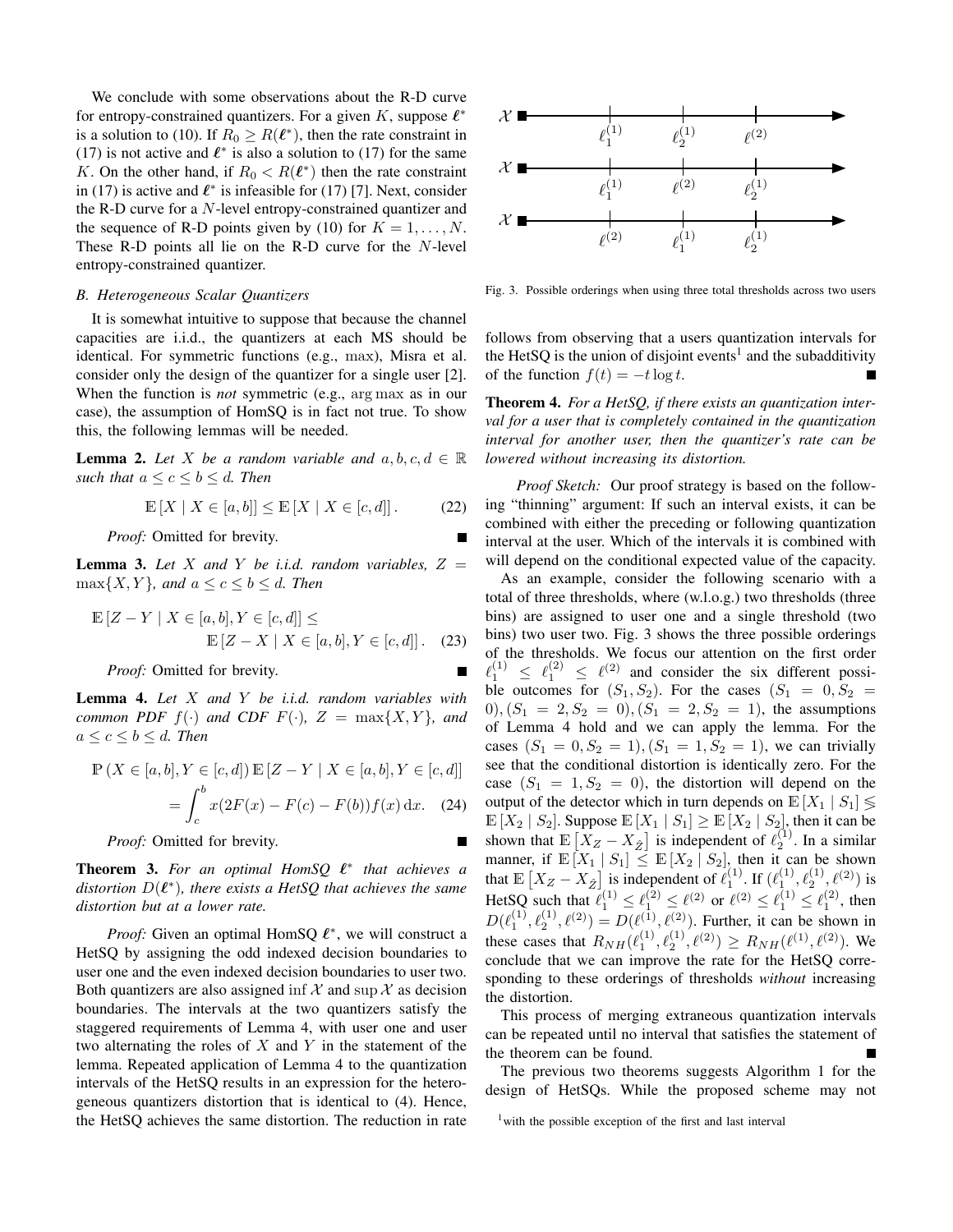# Algorithm 1 Design procedure for HetSQ

- 1: Select the total number desired bins K
- 2: Solve (11) for the optimal thresholds
- 3: Assign the odd indexed thresholds to user one and the even indexed thresholds to user two



Fig. 4. SQ R-D curve for channel capacity distributed  $Uniform(0, 1)$ .

be optimal, it does not satisfy the sufficient condition for suboptimality of Theorem 4.

## IV. RESULTS

In this section, we consider two different continuous distributions for the channel capacity and compare the performance of HomSQ, homogeneous entropy-constrained scalar quantization (ECSQ), and HetSQ. We also show results for a discrete distribution for channel capacity in order to gauge the performance of the SQs relative to fundamental limit given by the R-D function.

# *A. Uniform Channel Capacity*

We first consider the case where each MSs channel capacity is Uniform $(a, b)$ . We have

$$
\ell_k^* = \frac{aK + (b - a)k}{K}, \ \mu_k^* = 0 \quad k \in 1, \dots, K \tag{25}
$$

as a solution to (11). As expected, the optimal quantizer for a uniform distribution is uniform. Substituting into the expressions for distortion and rate we obtain

$$
\mathbb{E}\left[X_Z - X_{\hat{Z}}\right] = \frac{b - a}{6K^2}, \ H(S) = \log_2 K. \tag{26}
$$

Fig. 4 shows the expected distortion versus the rate for uniformly distributed channel capacity. For the homogeneous ECSQ, the number of intervals was fixed at  $K = 6$  and  $R_0$ was swept from 0 to  $2\log_2 6 = 5.170$  bits. We see that the R-D points for (10) for  $K = 1, \ldots, 6$  lie on the ECSQ curve as expected. Non-intuitively, the ECSQ curve is *worse* than time-sharing between the solutions of (10) for different values of  $K$ ; these results are similar to results reported in [7] for quantization of a uniform source with mean squared error distortion. Finally, we observe that performance of the HetSQ is markedly better than the HomSQ.



Fig. 5. SQ R-D curve for channel capacity distributed Exponential(2).

This performance gain does come at a cost in terms of fairness. To demonstrate this, consider the optimal HetSQ when using two intervals at each MSs, for which the optimal thresholds are given as  $\ell^{(1)*} = 2a+b/3$  and  $\ell^{(2)*} = a+2b/3$ . Observe that  $S_1 \sim \text{Bernoulli}(1/3)$  and  $S_2 \sim \text{Bernoulli}(2/3)$ independent of  $a$  and  $b$  and therefore

$$
R_1 + R_2 = H(S_1) + H(S_2) = \frac{2}{3} \log_2 \left(\frac{27}{4}\right) \approx 1.837. \tag{27}
$$

We get the same distortion as for identical quantizers with  $K = 3$  which requires  $2\log_2 3 \approx 3.170$  bits. By Lemma 4, we see that user two is awarded the channel with probability  $\mathbb{P}(S_1 = 0, S_2 = 0) + \mathbb{P}(S_1 = 1, S_2 = 0) + \mathbb{P}(S_1 = 1)$  $1, S_2 = 1$  = 5/9 while user one is awarded the channel with probability  $\frac{4}{9}$ . If we use three total thresholds (i.e.,  $K = 4$ ) with two thresholds at user one and one threshold at user two, then user one and user two are awarded the channel with equal probability. However, user one's rate is  $R_1 = 1.5$  bits while user two's rate is  $R_2 = 1$  bit.

## *B. Exponential Channel Capacity*

We now consider the scenario where the channel capacity is distributed Exponential( $\lambda$ ). If we define  $w_i^* \triangleq \lambda \ell_i^*$ , then (11a) can be written as

$$
w_k^* = \frac{-e^{-w_{k-1}^*}(1+w_{k-1}^*) + e^{-w_{k+1}^*}(1+w_{k+1}^*)}{(e^{-w_{k+1}^*} - e^{-w_{k-1}^*})}
$$
(28)

and the optimal quantizer for  $X_1, X_2 \sim$  Exponential( $\lambda$ ) can be appropriate scaling of the optimal quantizer for  $X_1, X_2 \sim$ Exponential $(1)$ . Observe that the above simplifies for the boundary conditions  $\ell_0^* = 0$  and  $\ell_K^* = \infty$ 

$$
w_1^* = \frac{1 - e^{-w_2^*}(1 + w_2^*)}{(1 - e^{-w_2^*})}, \ w_{K-1}^* = 1 + w_{K-2}^* \tag{29}
$$

Fig. 5 shows the expected distortion versus the rate for exponentially distributed channel capacity. The parameter  $\lambda$ was chosen so that the expected channel capacities for Fig. 4 and Fig. 5 are the same. For the homogeneous ECSQ, the number of intervals was fixed at  $K = 6$  and  $R_0$  was swept from 0 to  $2\log_2 6 = 5.170$  bits. As with the uniformly distributed channel capacity, we see that the R-D points for